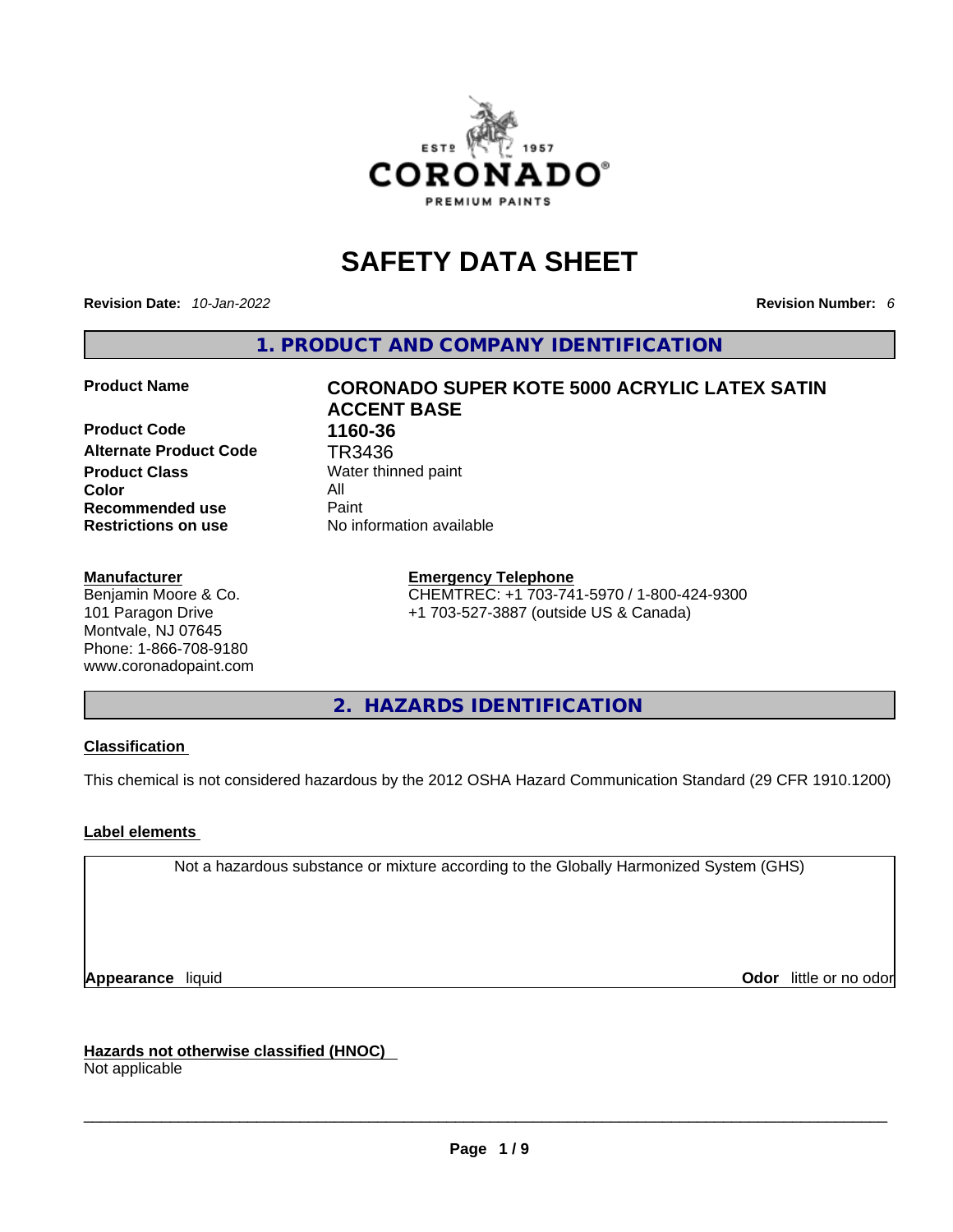#### **Other information**

No information available

 **WARNING:** This product contains isothiazolinone compounds at levels of <0.1%. These substances are biocides commonly found in most paints and a variety of personal care products as a preservative. Certain individuals may be sensitive or allergic to these substances, even at low levels.

# **3. COMPOSITION INFORMATION ON COMPONENTS**

| <b>Chemical name</b>                                                         | CAS No.    | Weight-% |
|------------------------------------------------------------------------------|------------|----------|
| Kaolin                                                                       | 1332-58-7  | $5 - 10$ |
| Limestone                                                                    | 1317-65-3  | $5 - 10$ |
| Propanoic acid, 2-methyl-, monoester with<br>2,2,4-trimethyl-1,3-pentanediol | 25265-77-4 | 1 - 5    |

|                                                  | 4. FIRST AID MEASURES                                                                                    |
|--------------------------------------------------|----------------------------------------------------------------------------------------------------------|
| <b>General Advice</b>                            | No hazards which require special first aid measures.                                                     |
| <b>Eye Contact</b>                               | Rinse thoroughly with plenty of water for at least 15 minutes and consult a<br>physician.                |
| <b>Skin Contact</b>                              | Wash off immediately with soap and plenty of water while removing all<br>contaminated clothes and shoes. |
| <b>Inhalation</b>                                | Move to fresh air. If symptoms persist, call a physician.                                                |
| Ingestion                                        | Clean mouth with water and afterwards drink plenty of water. Consult a physician<br>if necessary.        |
| <b>Most Important</b><br><b>Symptoms/Effects</b> | None known.                                                                                              |
| <b>Notes To Physician</b>                        | Treat symptomatically.                                                                                   |
|                                                  | 5. FIRE-FIGHTING MEASURES                                                                                |

| <b>Suitable Extinguishing Media</b>                   | Use extinguishing measures that are appropriate to local<br>circumstances and the surrounding environment.                                   |
|-------------------------------------------------------|----------------------------------------------------------------------------------------------------------------------------------------------|
| Protective equipment and precautions for firefighters | As in any fire, wear self-contained breathing apparatus<br>pressure-demand, MSHA/NIOSH (approved or equivalent)<br>and full protective gear. |
| <b>Specific Hazards Arising From The Chemical</b>     | Closed containers may rupture if exposed to fire or<br>extreme heat.                                                                         |
| Sensitivity to mechanical impact                      | No.                                                                                                                                          |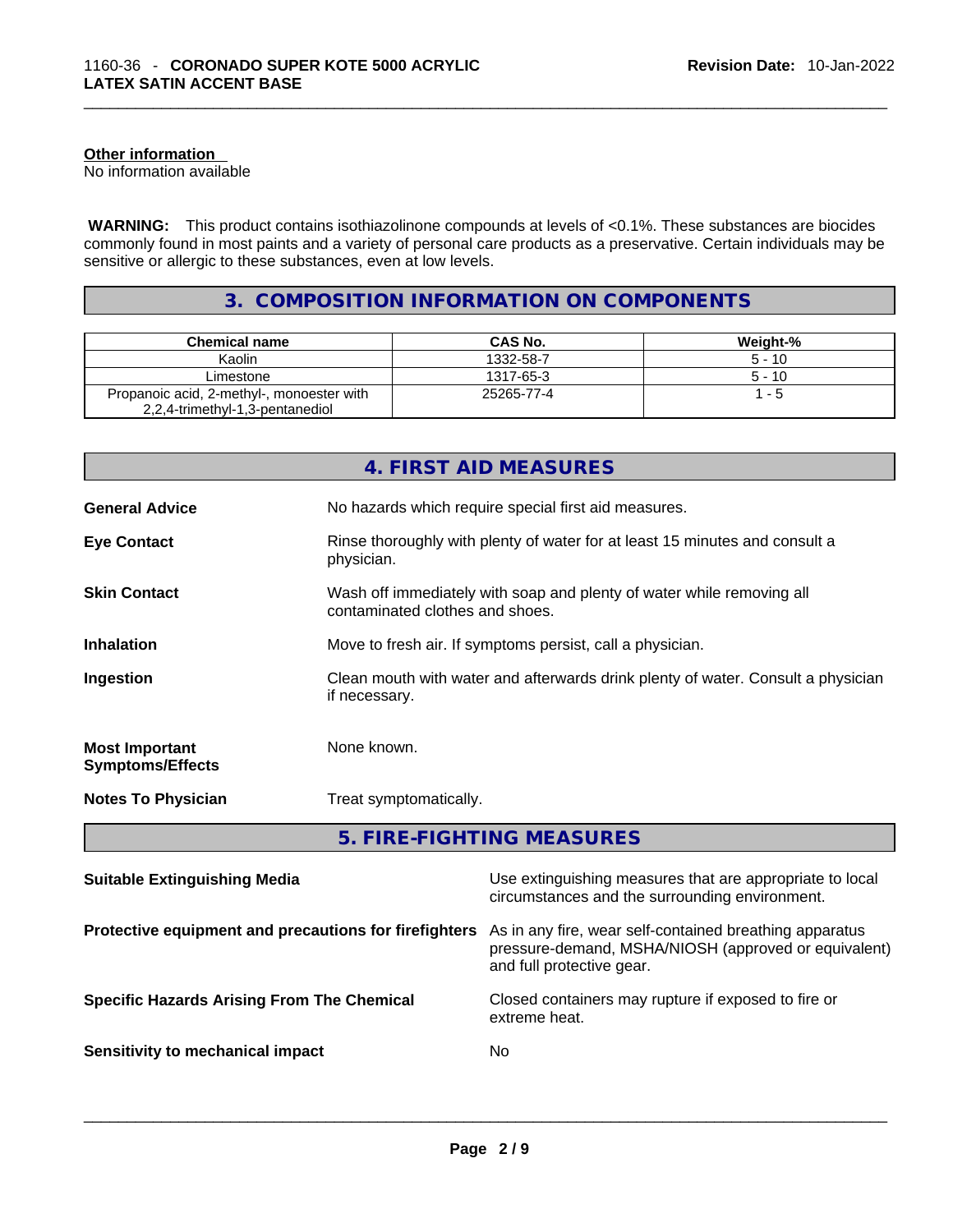| Sensitivity to static discharge                                                  |                 | No.                                                |                                |
|----------------------------------------------------------------------------------|-----------------|----------------------------------------------------|--------------------------------|
| <b>Flash Point Data</b><br>Flash point (°F)<br>Flash Point (°C)<br><b>Method</b> |                 | Not applicable<br>Not applicable<br>Not applicable |                                |
| <b>Flammability Limits In Air</b>                                                |                 |                                                    |                                |
| Lower flammability limit:<br><b>Upper flammability limit:</b>                    |                 | Not applicable<br>Not applicable                   |                                |
| <b>NFPA</b><br>Health: 1                                                         | Flammability: 0 | <b>Instability: 0</b>                              | <b>Special:</b> Not Applicable |

#### **NFPA Legend**

- 0 Not Hazardous
- 1 Slightly
- 2 Moderate
- 3 High
- 4 Severe

*The ratings assigned are only suggested ratings, the contractor/employer has ultimate responsibilities for NFPA ratings where this system is used.* 

*Additional information regarding the NFPA rating system is available from the National Fire Protection Agency (NFPA) at www.nfpa.org.* 

# **6. ACCIDENTAL RELEASE MEASURES**

| <b>Personal Precautions</b>                                                                                                            | Avoid contact with skin, eyes and clothing. Ensure adequate ventilation.                                                                                                         |
|----------------------------------------------------------------------------------------------------------------------------------------|----------------------------------------------------------------------------------------------------------------------------------------------------------------------------------|
| <b>Other Information</b>                                                                                                               | Prevent further leakage or spillage if safe to do so.                                                                                                                            |
| <b>Environmental precautions</b>                                                                                                       | See Section 12 for additional Ecological Information.                                                                                                                            |
| Soak up with inert absorbent material. Sweep up and shovel into suitable<br><b>Methods for Cleaning Up</b><br>containers for disposal. |                                                                                                                                                                                  |
|                                                                                                                                        | 7. HANDLING AND STORAGE                                                                                                                                                          |
| <b>Handling</b>                                                                                                                        | Avoid contact with skin, eyes and clothing. Avoid breathing vapors, spray mists or<br>sanding dust. In case of insufficient ventilation, wear suitable respiratory<br>equipment. |
| <b>Storage</b>                                                                                                                         | Keep container tightly closed. Keep out of the reach of children.                                                                                                                |
| .                                                                                                                                      | <b>Allents Commencers and Commences and Commences</b>                                                                                                                            |

**Incompatible Materials** No information available

# **8. EXPOSURE CONTROLS/PERSONAL PROTECTION**

#### **Exposure Limits**

| <b>Chemical name</b> | <b>ACGIH TLV</b>                              | OSHA<br>PEL    |
|----------------------|-----------------------------------------------|----------------|
| Kaolin               | TWA: $2 \text{ mg/m}^3$<br>particulate matter | TWA<br>⊸5 mg/m |
|                      | containing no asbestos and <1%                | TWA<br>ാ mɑ/mೈ |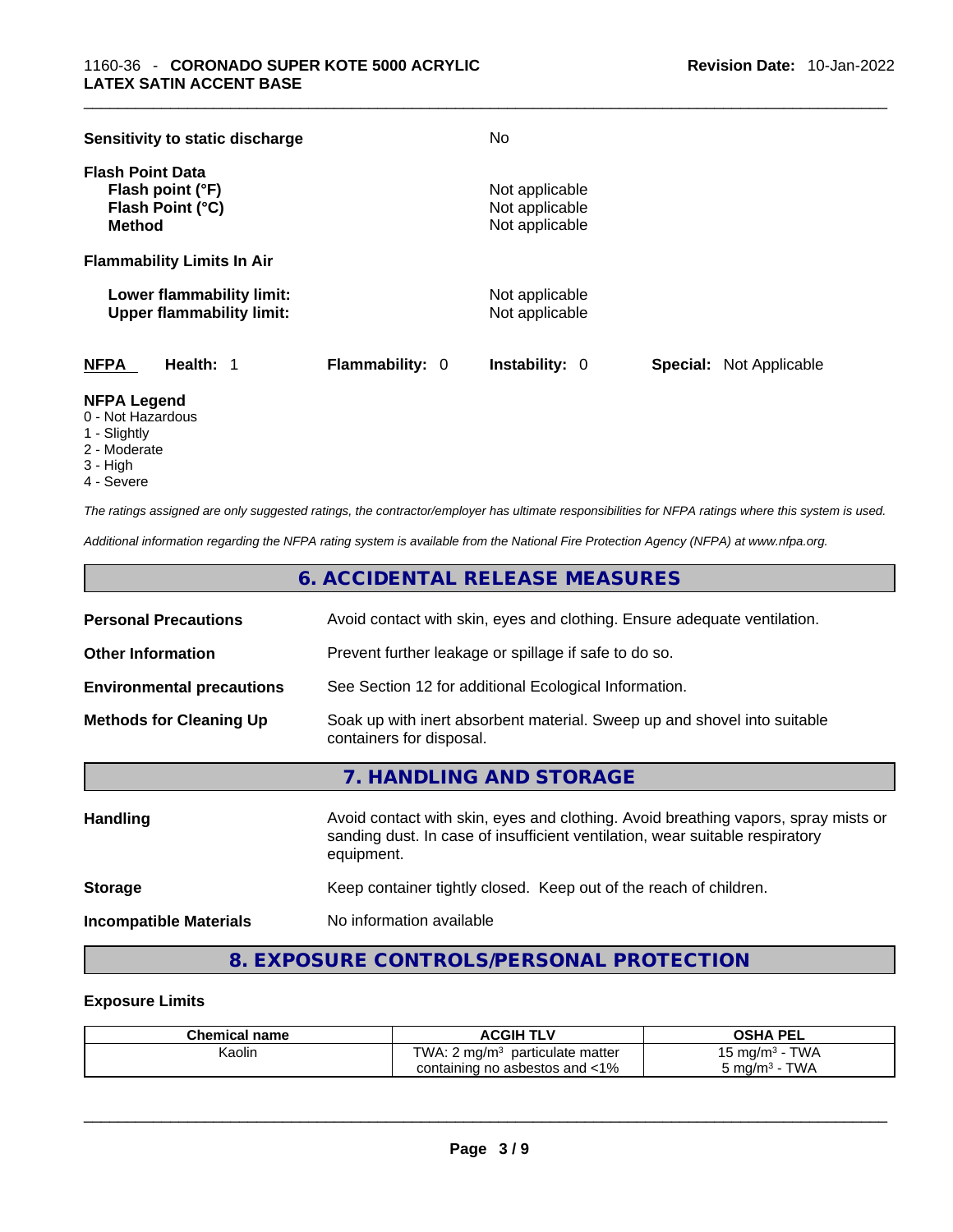|           | crystalline silica, respirable particulate<br>matter |                                                        |
|-----------|------------------------------------------------------|--------------------------------------------------------|
| ∟imestone | N/E                                                  | 15 mg/m <sup>3</sup> - TWA<br>$5 \text{ mg/m}^3$ - TWA |

#### **Legend**

ACGIH - American Conference of Governmental Industrial Hygienists Exposure Limits OSHA - Occupational Safety & Health Administration Exposure Limits N/E - Not Established

| <b>Engineering Measures</b>          | Ensure adequate ventilation, especially in confined areas. |
|--------------------------------------|------------------------------------------------------------|
| <b>Personal Protective Equipment</b> |                                                            |
| <b>Eye/Face Protection</b>           | Safety glasses with side-shields.                          |
| <b>Skin Protection</b>               | Protective gloves and impervious clothing.                 |

| .<br><b>Skin Protection</b>   | Protective gloves and impervious clothing.                               |
|-------------------------------|--------------------------------------------------------------------------|
| <b>Respiratory Protection</b> | In case of insufficient ventilation wear suitable respiratory equipment. |

**Hygiene Measures** Avoid contact with skin, eyes and clothing. Remove and wash contaminated clothing before re-use. Wash thoroughly after handling.

# **9. PHYSICAL AND CHEMICAL PROPERTIES**

| Appearance<br>Odor<br><b>Odor Threshold</b><br>Density (Ibs/gal)<br><b>Specific Gravity</b><br>pH<br><b>Viscosity (cps)</b><br>Solubility(ies)<br><b>Water solubility</b><br><b>Evaporation Rate</b><br>Vapor pressure<br>Vapor density<br>Wt. % Solids<br>Vol. % Solids<br>Wt. % Volatiles<br>Vol. % Volatiles<br><b>VOC Regulatory Limit (g/L)</b><br><b>Boiling Point (°F)</b><br><b>Boiling Point (°C)</b><br>Freezing point (°F)<br><b>Freezing Point (°C)</b><br>Flash point (°F)<br>Flash Point (°C)<br><b>Method</b><br><b>Flammability (solid, gas)</b><br><b>Upper flammability limit:</b><br>Lower flammability limit:<br><b>Autoignition Temperature (°F)</b> | liquid<br>little or no odor<br>No information available<br>$9.55 - 9.65$<br>$1.14 - 1.16$<br>No information available<br>No information available<br>No information available<br>No information available<br>No information available<br>No information available<br>No information available<br>$35 - 45$<br>$25 - 35$<br>$55 - 65$<br>$65 - 75$<br>< 100<br>212<br>100<br>32<br>0<br>Not applicable<br>Not applicable<br>Not applicable<br>Not applicable<br>Not applicable<br>Not applicable<br>No information available |
|---------------------------------------------------------------------------------------------------------------------------------------------------------------------------------------------------------------------------------------------------------------------------------------------------------------------------------------------------------------------------------------------------------------------------------------------------------------------------------------------------------------------------------------------------------------------------------------------------------------------------------------------------------------------------|-----------------------------------------------------------------------------------------------------------------------------------------------------------------------------------------------------------------------------------------------------------------------------------------------------------------------------------------------------------------------------------------------------------------------------------------------------------------------------------------------------------------------------|
| <b>Autoignition Temperature (°C)</b>                                                                                                                                                                                                                                                                                                                                                                                                                                                                                                                                                                                                                                      | No information available                                                                                                                                                                                                                                                                                                                                                                                                                                                                                                    |
| Decomposition Temperature (°F)                                                                                                                                                                                                                                                                                                                                                                                                                                                                                                                                                                                                                                            | No information available                                                                                                                                                                                                                                                                                                                                                                                                                                                                                                    |
|                                                                                                                                                                                                                                                                                                                                                                                                                                                                                                                                                                                                                                                                           |                                                                                                                                                                                                                                                                                                                                                                                                                                                                                                                             |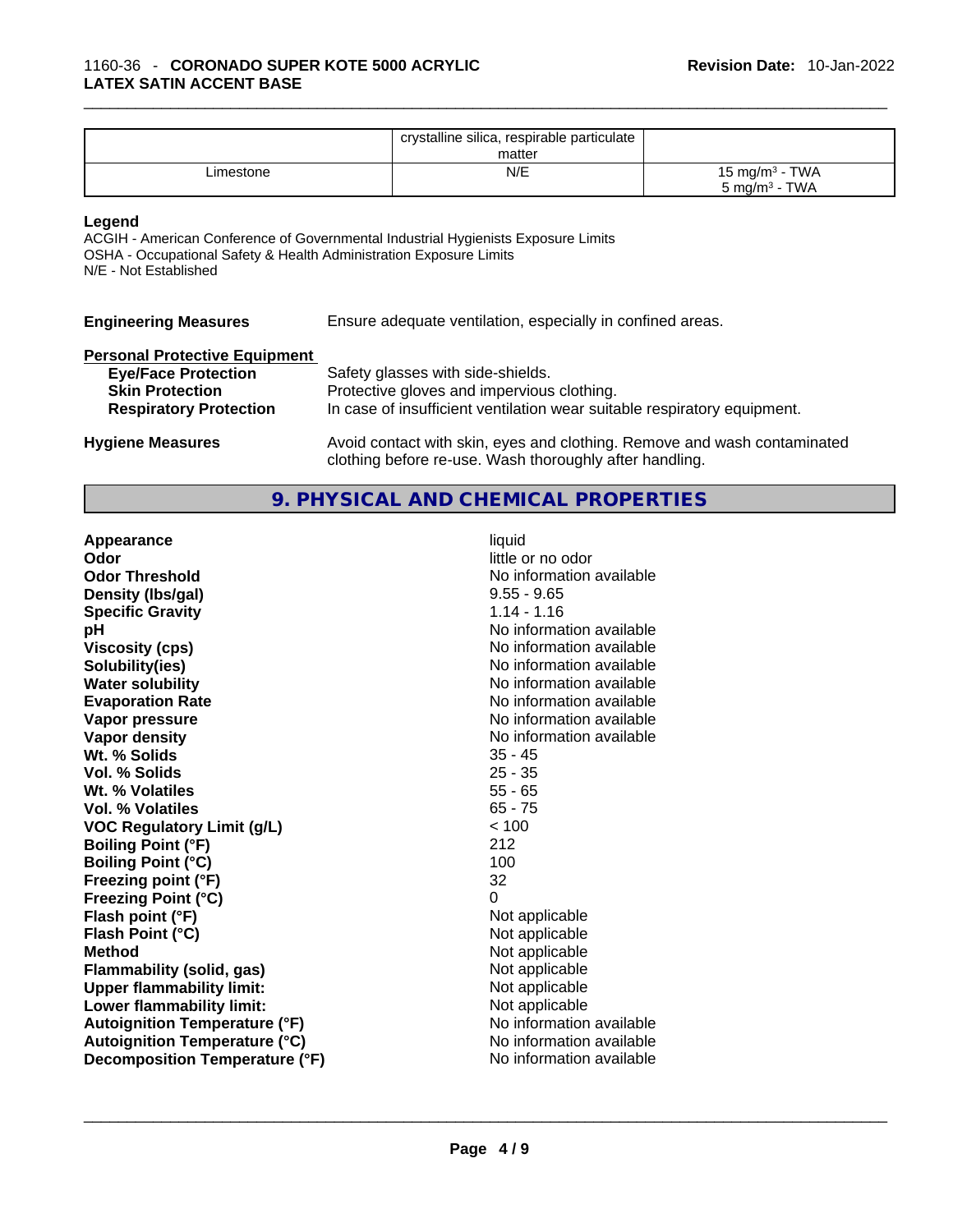**Decomposition Temperature (°C)** No information available **Partition coefficient** 

#### **10. STABILITY AND REACTIVITY**

| Not Applicable                           |
|------------------------------------------|
| Stable under normal conditions.          |
| Prevent from freezing.                   |
| No materials to be especially mentioned. |
| None under normal use.                   |
| None under normal conditions of use.     |
|                                          |

# **11. TOXICOLOGICAL INFORMATION**

#### **Product Information**

# **Information on likely routes of exposure Principal Routes of Exposure** Eye contact, skin contact and inhalation. **Acute Toxicity Product Information** No information available **Symptoms related to the physical,chemical and toxicological characteristics Symptoms** No information available **Delayed and immediate effects as well as chronic effects from short and long-term exposure Eye contact** May cause slight irritation. **Skin contact** Substance may cause slight skin irritation. Prolonged or repeated contact may dry skin and cause irritation. **Inhalation May cause irritation of respiratory tract. Ingestion Ingestion may cause gastrointestinal irritation**, nausea, vomiting and diarrhea.<br>**Sensitization Internation** available **Sensitization** No information available **Neurological Effects** No information available.

**Mutagenic Effects** No information available. **Reproductive Effects** No information available. **Developmental Effects** No information available. **Target organ effects** No information available. **STOT** - **single exposure** No information available. **STOT** - **repeated exposure** No information available. **Other adverse effects No information available.**<br> **Aspiration Hazard No information available No information available** 

**Numerical measures of toxicity**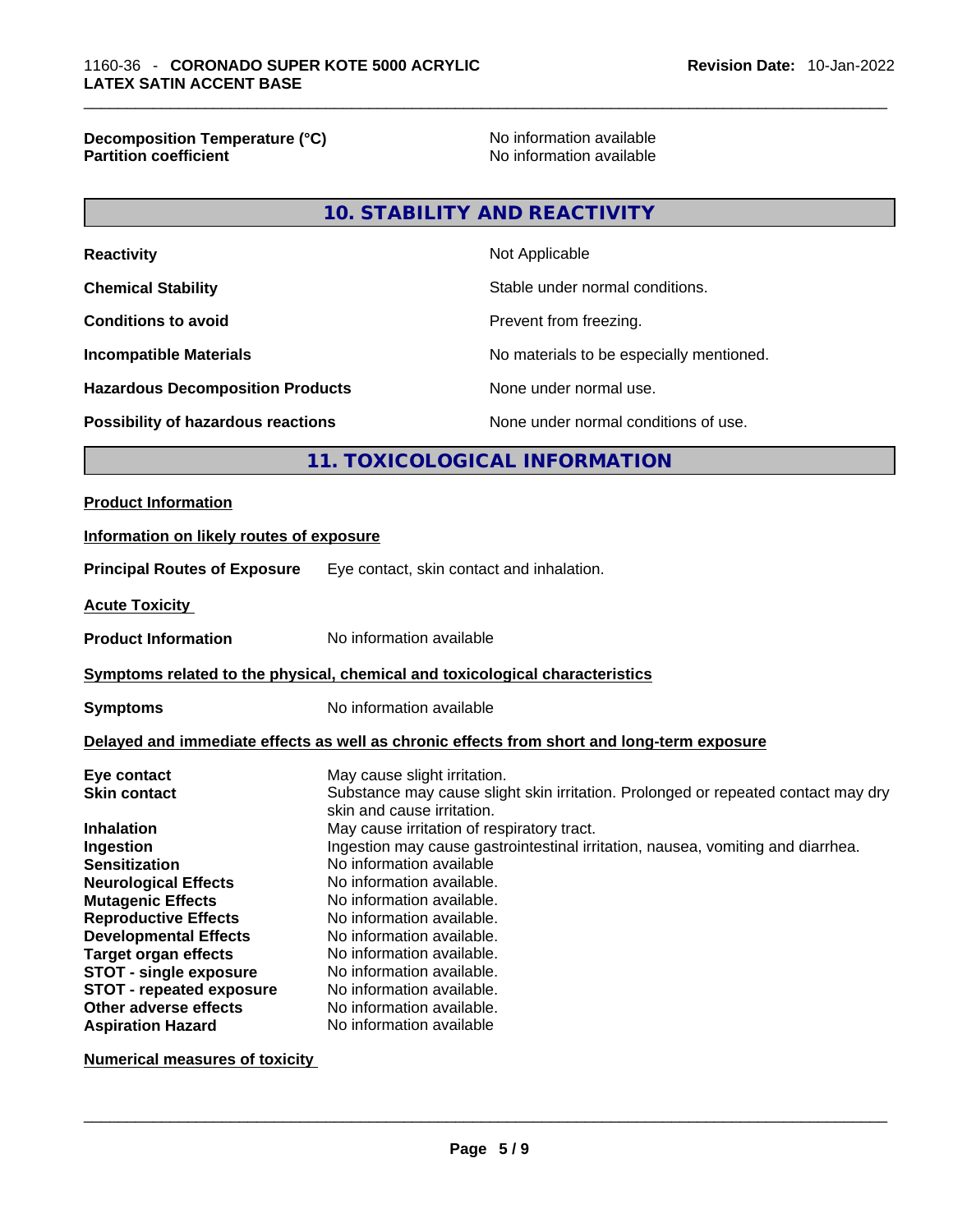#### **The following values are calculated based on chapter 3.1 of the GHS document**

| <b>ATEmix (oral)</b>   | 254150 mg/kg  |
|------------------------|---------------|
| <b>ATEmix (dermal)</b> | 1208227 mg/kg |

#### **Component Information**

| Chemical name                                                                                 | Oral LD50            | Dermal LD50           | Inhalation LC50          |
|-----------------------------------------------------------------------------------------------|----------------------|-----------------------|--------------------------|
| Kaolin<br>1332-58-7                                                                           | $>$ 5000 mg/kg (Rat) | $> 5000$ mg/kg (Rat)  |                          |
| Propanoic acid, 2-methyl-,<br>monoester with<br>2,2,4-trimethyl-1,3-pentanediol<br>25265-77-4 | $= 3200$ mg/kg (Rat) | $> 15200$ mg/kg (Rat) | $\overline{\phantom{a}}$ |

#### **Chronic Toxicity**

#### **Carcinogenicity**

*There are no known carcinogenic chemicals in this product above reportable levels.* 

**12. ECOLOGICAL INFORMATION** 

# **Ecotoxicity Effects**

The environmental impact of this product has not been fully investigated.

#### **Product Information**

#### **Acute Toxicity to Fish**

No information available

#### **Acute Toxicity to Aquatic Invertebrates**

No information available

#### **Acute Toxicity to Aquatic Plants**

No information available

#### **Persistence / Degradability**

No information available.

#### **Bioaccumulation**

There is no data for this product.

## **Mobility in Environmental Media**

No information available.

#### **Ozone**

No information available

#### **Component Information**

# **Acute Toxicity to Fish**

No information available \_\_\_\_\_\_\_\_\_\_\_\_\_\_\_\_\_\_\_\_\_\_\_\_\_\_\_\_\_\_\_\_\_\_\_\_\_\_\_\_\_\_\_\_\_\_\_\_\_\_\_\_\_\_\_\_\_\_\_\_\_\_\_\_\_\_\_\_\_\_\_\_\_\_\_\_\_\_\_\_\_\_\_\_\_\_\_\_\_\_\_\_\_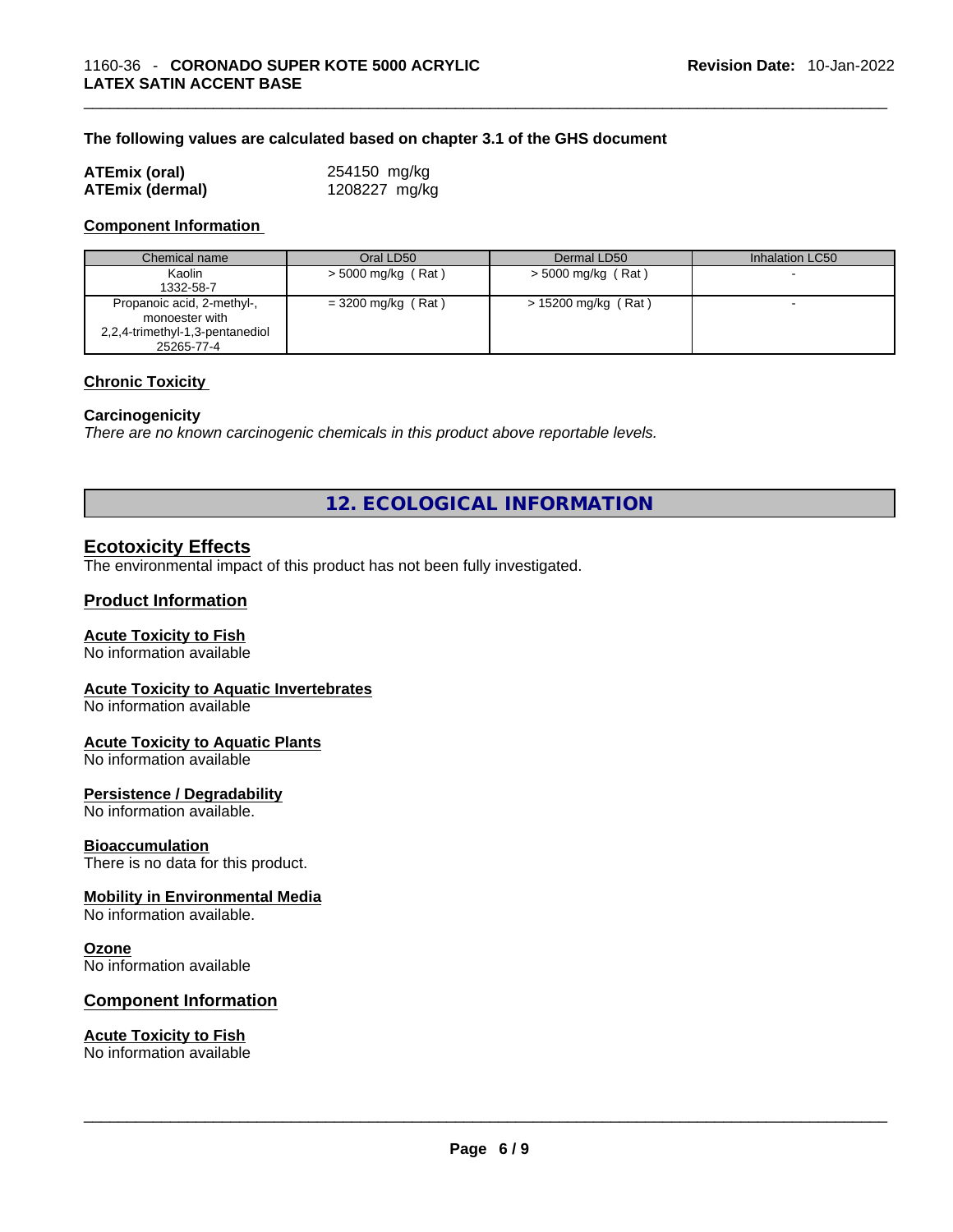#### **Acute Toxicity to Aquatic Invertebrates**

No information available

#### **Acute Toxicity to Aquatic Plants**

No information available

|                              | 13. DISPOSAL CONSIDERATIONS                                                                                                                                                                                               |  |
|------------------------------|---------------------------------------------------------------------------------------------------------------------------------------------------------------------------------------------------------------------------|--|
| <b>Waste Disposal Method</b> | Dispose of in accordance with federal, state, and local regulations. Local<br>requirements may vary, consult your sanitation department or state-designated<br>environmental protection agency for more disposal options. |  |
|                              | 14. TRANSPORT INFORMATION                                                                                                                                                                                                 |  |
| <b>DOT</b>                   | Not regulated                                                                                                                                                                                                             |  |
| <b>ICAO/IATA</b>             | Not regulated                                                                                                                                                                                                             |  |
| <b>IMDG / IMO</b>            | Not regulated                                                                                                                                                                                                             |  |
|                              | <b>15. REGULATORY INFORMATION</b>                                                                                                                                                                                         |  |
|                              |                                                                                                                                                                                                                           |  |

# **International Inventories**

| <b>TSCA: United States</b> | Yes - All components are listed or exempt. |
|----------------------------|--------------------------------------------|
| <b>DSL: Canada</b>         | Yes - All components are listed or exempt. |

#### **Federal Regulations**

#### **SARA 311/312 hazardous categorization**

| Acute health hazard               | Nο |
|-----------------------------------|----|
| Chronic Health Hazard             | Nο |
| Fire hazard                       | Nο |
| Sudden release of pressure hazard | Nο |
| Reactive Hazard                   | N٥ |

## **SARA 313**

Section 313 of Title III of the Superfund Amendments and Reauthorization Act of 1986 (SARA). This product contains a chemical or chemicals which are subject to the reporting requirements of the Act and Title 40 of the Code of Federal Regulations, Part 372:

*None*

#### **Clean Air Act,Section 112 Hazardous Air Pollutants (HAPs) (see 40 CFR 61)**

This product contains the following HAPs: \_\_\_\_\_\_\_\_\_\_\_\_\_\_\_\_\_\_\_\_\_\_\_\_\_\_\_\_\_\_\_\_\_\_\_\_\_\_\_\_\_\_\_\_\_\_\_\_\_\_\_\_\_\_\_\_\_\_\_\_\_\_\_\_\_\_\_\_\_\_\_\_\_\_\_\_\_\_\_\_\_\_\_\_\_\_\_\_\_\_\_\_\_

*None*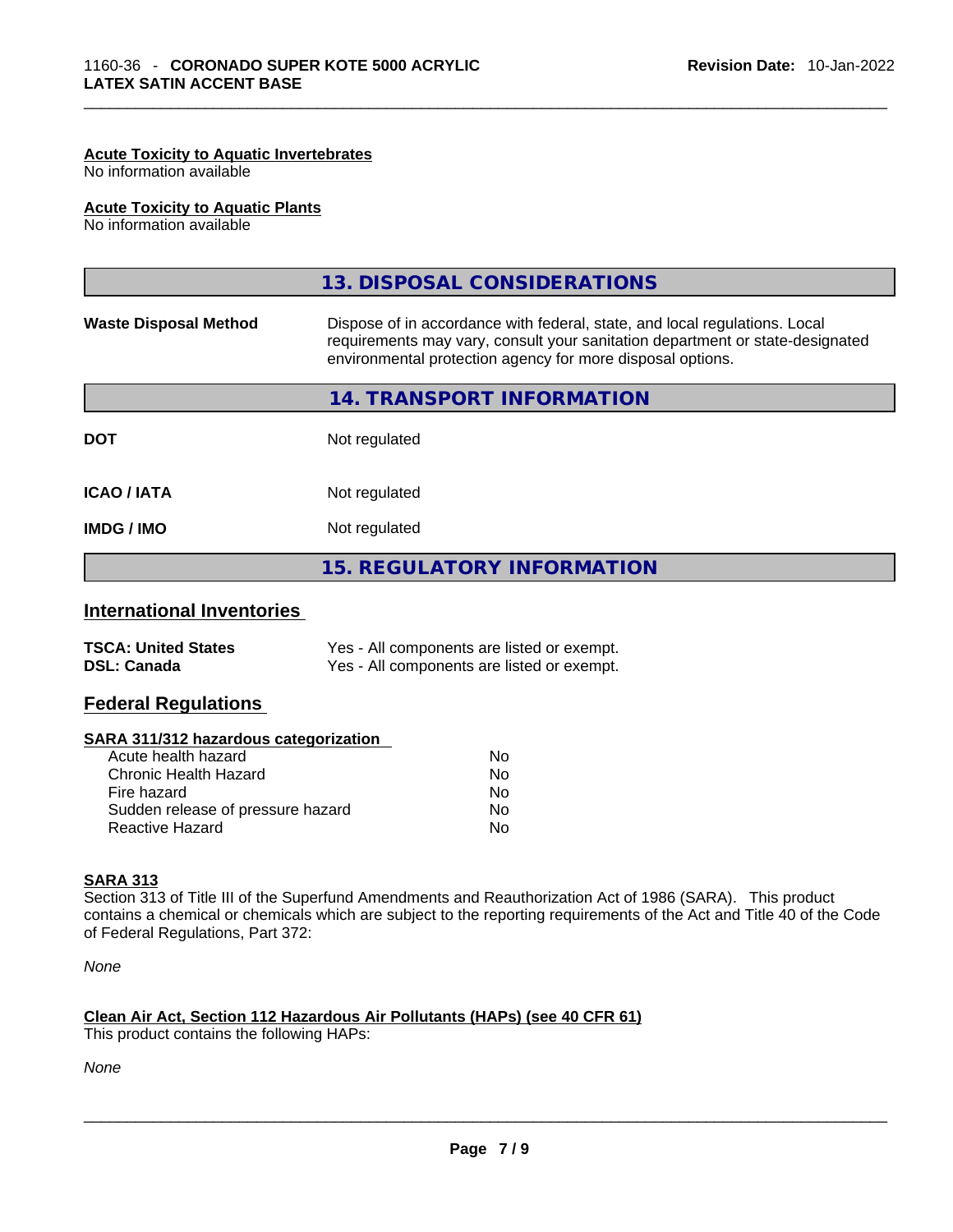# **US State Regulations**

#### **California Proposition 65**

**WARNING:** This product can expose you to chemicals including Crystalline Silica, which are known to the State of California to cause cancer, and Ethylene glycol, which are known to the State of California to cause birth defects or other reproductive harm. For more information go to www.P65Warnings.ca.gov.

#### **State Right-to-Know**

| <b>Chemical</b><br>name | <b>Massachusetts</b> | <b>New</b><br>. Jersev | Pennsylvania |
|-------------------------|----------------------|------------------------|--------------|
| <b>Kaolin</b>           |                      |                        |              |
| .imestone               |                      |                        |              |

#### **Legend**

X - Listed

# **16. OTHER INFORMATION**

**HMIS** - **Health:** 1 **Flammability:** 0 **Reactivity:** 0 **PPE:** -

## **HMIS Legend**

- 0 Minimal Hazard
- 1 Slight Hazard
- 2 Moderate Hazard
- 3 Serious Hazard
- 4 Severe Hazard
- **Chronic Hazard**
- X Consult your supervisor or S.O.P. for "Special" handling instructions.

Note: The PPE rating has intentionally been left blank. Choose appropriate PPE that will protect employees from the hazards the material will *present under the actual normal conditions of use.* 

*Caution: HMISÒ ratings are based on a 0-4 rating scale, with 0 representing minimal hazards or risks, and 4 representing significant hazards or risks. Although HMISÒ ratings are not required on MSDSs under 29 CFR 1910.1200, the preparer, has chosen to provide them. HMISÒ ratings are to be used only in conjunction with a fully implemented HMISÒ program by workers who have received appropriate HMISÒ training. HMISÒ is a registered trade and service mark of the NPCA. HMISÒ materials may be purchased exclusively from J. J. Keller (800) 327-6868.* 

 **WARNING!** If you scrape, sand, or remove old paint, you may release lead dust. LEAD IS TOXIC. EXPOSURE TO LEAD DUST CAN CAUSE SERIOUS ILLNESS, SUCH AS BRAIN DAMAGE, ESPECIALLY IN CHILDREN. PREGNANT WOMEN SHOULD ALSO AVOID EXPOSURE.Wear a NIOSH approved respirator to control lead exposure. Clean up carefully with a HEPA vacuum and a wet mop. Before you start, find out how to protect yourself and your family by contacting the National Lead Information Hotline at 1-800-424-LEAD or log on to www.epa.gov/lead.

**Prepared By Product Stewardship Department** Benjamin Moore & Co. 101 Paragon Drive